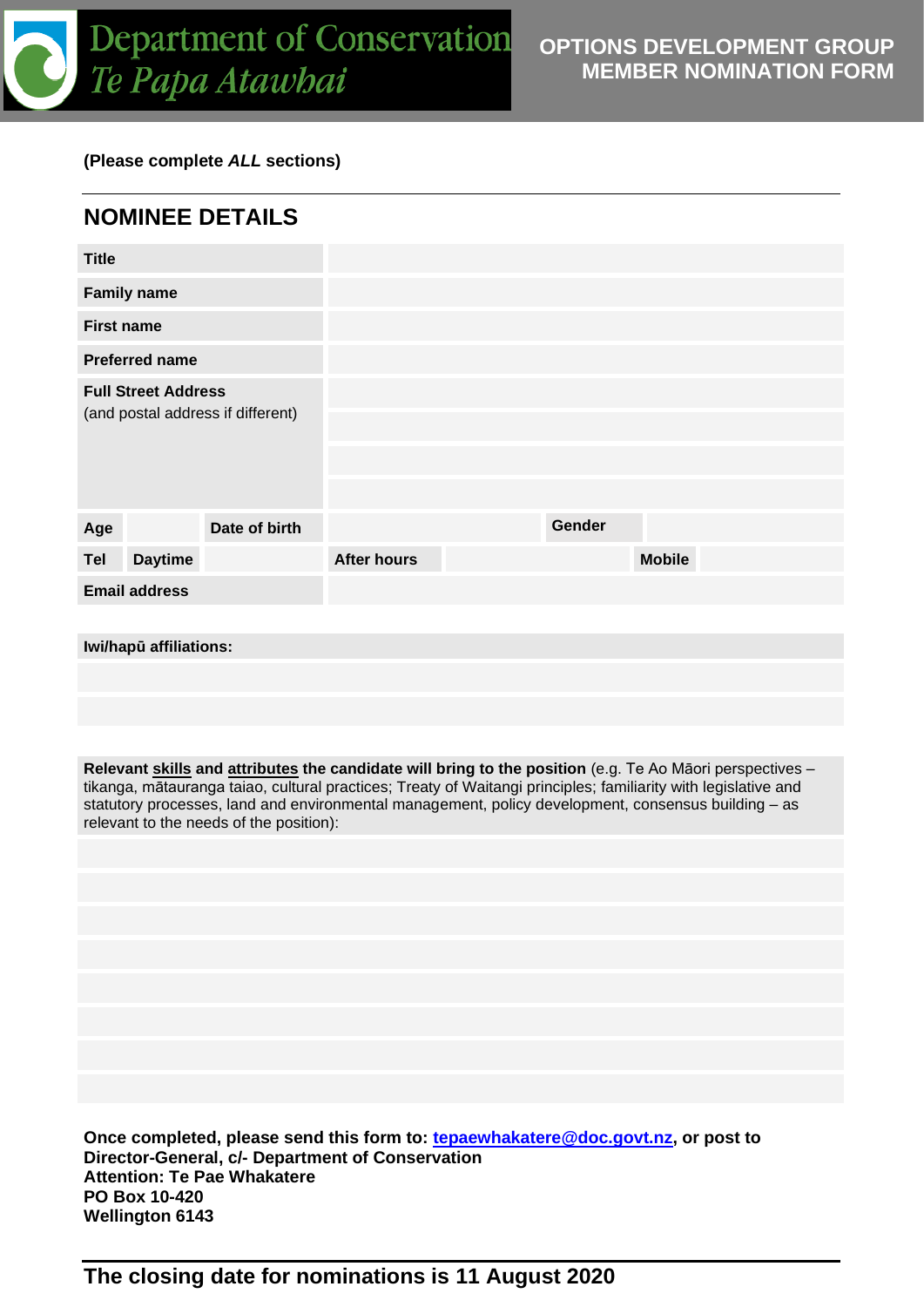**Current or most recent employment (specify position and employer, include dates by year):**

**Qualifications and work experience** (include significant work history or attach a CV):

**Are there any possible conflicts of interest which could arise if the nominee were appointed to the Options Development Group and what are they?**

**continued over…**